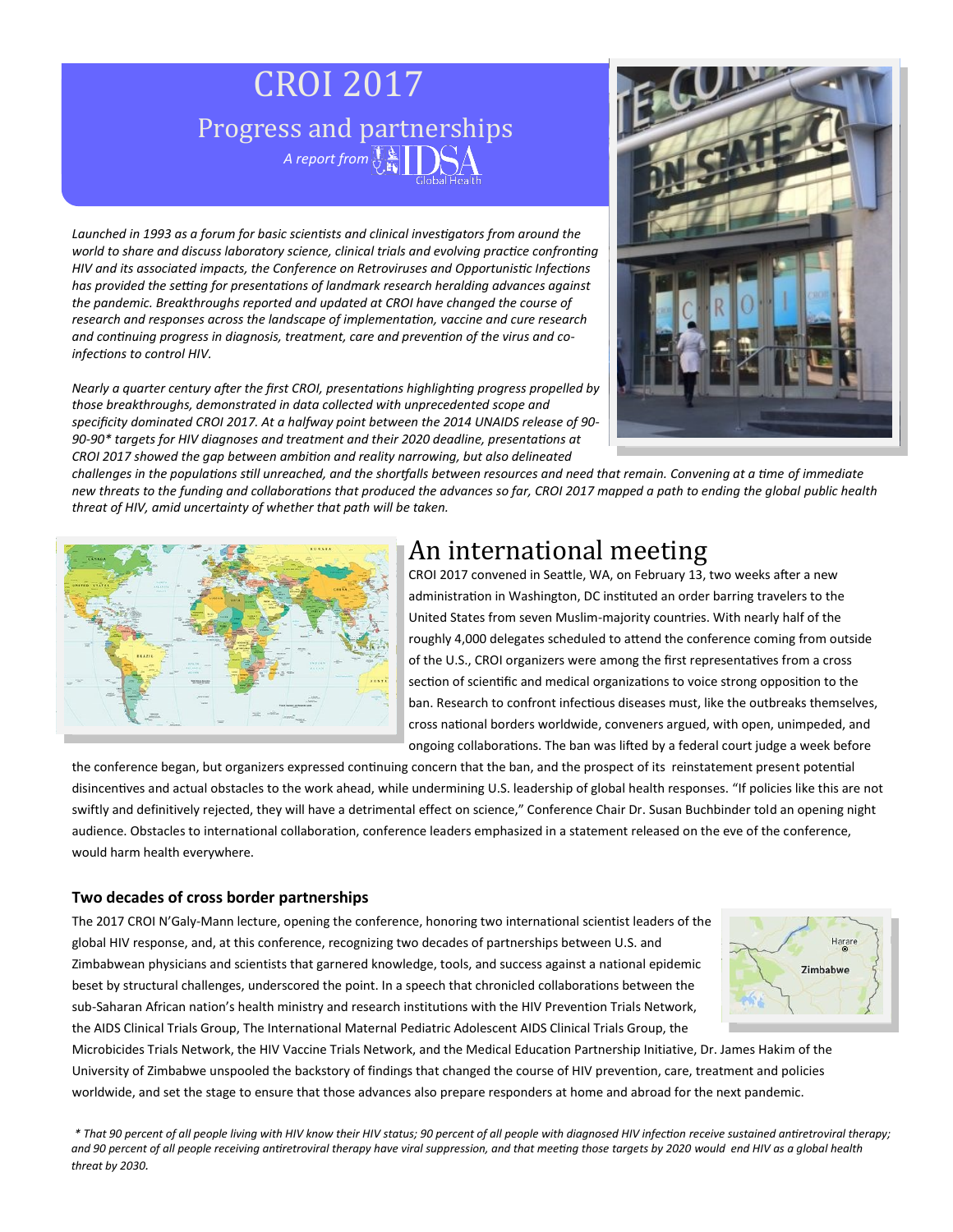## Building on breakthroughs

In research and responses spanning the years preceding the advent of the U.S. President's Emergency Plan for AIDS Relief to the present, in the rural Uganda community that was home to that nation's first report of the virus, investigators documented the difference that medical interventions as well as those considered "behavioral" that include HIV counseling and testing, and condom use have made. The 17 years of data from the Rakai cohort, presented at CROI 2017 enumerated the value of steadily increasing access to diagnosis, treatment, medical circumcision and condoms with a 42-percent drop in HIV incidence. Accompanied by a 75-percent rate of viral suppression among infected individuals, the numbers from Rakai showed a community with one of the oldest recognized epidemics in Africa meeting and exceeding the treatment targets UNAIDS projects as necessary to controlling the spread of the virus. Beyond validating the returns of present and continuing investments and interventions, the data also outlined missing pieces: increased outreach to men, additional prevention tools for women, and more accessible links to health services for all people, including migrants.



#### **Across countries and communities, in-person surveys bring answers**

The conference also brought the first detailed discussion of findings from door-to-door research across Zambia, Malawi and Zimbabwe. Three countries with historically high burdens of HIV and its accompanying impacts, fragile health infrastructures, and limited medical technologies and staffing to meet the long-multiplying demands of mature HIV epidemics, all had faced challenges difficult to both meet and measure. Like the Rakai data, the data from the Population-based HIV Impact Assessment gathered by ICAP at Columbia University and local investigators through interviews and blood tests

showed promising potential for the hardest hit communities to meet the UNAIDS goals. Combined and comparable data from the neighboring nations found 87 percent of people who had already been diagnosed with HIV receiving treatment, and treatment consistent and effective enough in more than 88 percent of them to suppress the virus. But the data also revealed a bottleneck, at the apparently simple first step: roughly 30 percent of those who tested positive for HIV during the survey had not known they were infected. Most of them were male. While again illustrating the effectiveness of existing interventions, and the impact of a decade and a half of investment, the data also indicated an ongoing unmet need for HIV testing and counseling outreach, and the likelihood of future needs as added numbers of individuals diagnosed with the virus join care and treatment rolls.

Additional research presented at CROI 2017 indicated that as demand for HIV services continues to increase, immediacy, in connections to care and treatment will be critical to maximizing the effectiveness of responses. Findings from a randomized trial in Malawi showed that accelerated access to antiretroviral treatment and text message appointment reminders improved the odds of getting and staying in care for a year following HIV diagnosis by more than 25 percent, while research in South Africa found individuals diagnosed with HIV who received both text messages and peer guidance to navigate care services were three times as likely to stay in care than those receiving text messages alone, or receiving neither. New mothers who had been diagnosed with HIV were found in a Cape Town study to be about 25 percent likelier to remain in care with antiretroviral treatment suppressing their virus when that treatment was supplied in the same setting as post-natal services – an efficiency that a study author called "a simple and highly effective strategy."

#### **Does exclusion of immigrants stall progress?**

Finally, researchers in Botswana highlighted the obstacle to care, and to HIV control that borders bring. Home to one of the densest concentrations of HIV infection in Africa, but with early recognition and leadership of necessary interventions to combat the epidemic there, Botswana has served as an example of what a country-guided response could accomplish with the support of international resources. One obstacle continues to present a threat to the country's progress, however, a presentation from the U.S. Centers for Disease Control and Prevention and the Botswana Combination Prevention Project showed. While free treatment to all citizens who live with the virus has accelerated progress against the disease, immigrants must pay for the medicine that prevents illness as well as transmission, travel back to their countries of origin, or do without. While 71 percent of citizens living with HIV in the cohort studied were accessing treatment, just 29 of non-citizens were.



The findings were presented during a session highlighting factors already making immigrants vulnerable word-wide, including factors in their countries of origin and in transit that include violence, transactional sex, exploitation, language barriers and threats of deportation and arrest. To overcome those factors, and the impacts of barriers to treatment, presenters agreed, nations need to develop policies that ensure services are made available where needed.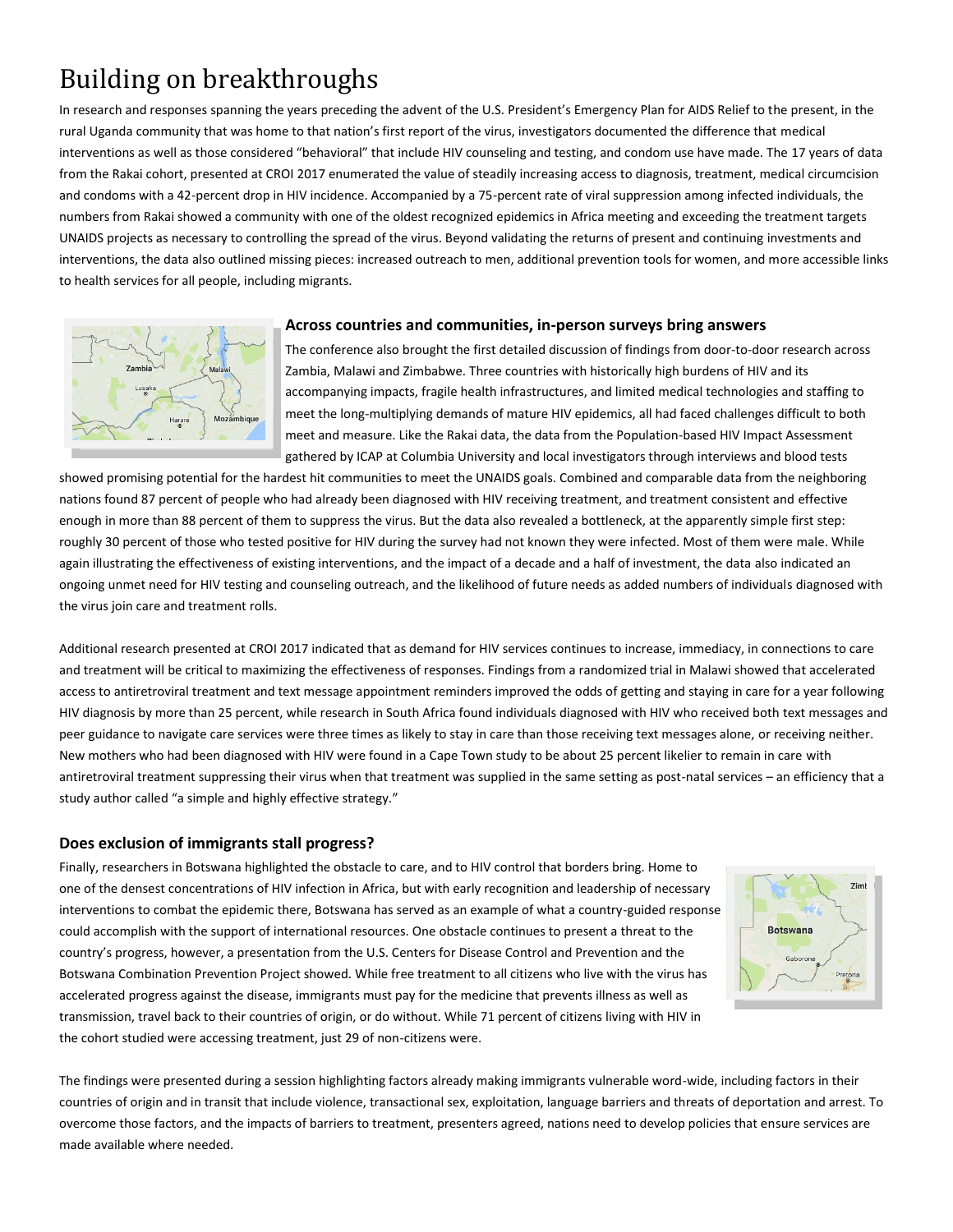### Steps to control the No. 1 killer

While advances in antiretroviral medicines and access extended the lives of people living with HIV around the world, progress against the curable disease that kills more people living with the virus than any other opportunistic infection long lagged far behind. CROI 2017 sessions highlighted promising applications of new and established tools to meeting persisting challenges in prevention, diagnosis, and treatment of tuberculosis disease.

#### **A possible gold standard and hope, for XDR-TB treatment, and impetus for evidence-based prevention**

The news with the greatest potential impact came with an update of continuing results from the trial of a new regimen that replaces what the presenter, Dr. Francesca Conradie, called "the kitchen sink" approach to treating tuberculosis that does not respond to most common medicines with a six-month regimen of two recently developed drugs and one repurposed to fight the disease. The Nix-TB regimen had already shown promising outcomes among 33 patients in South Africa who showed no signs of disease six months after treatment, in findings released at the Union World Conference on Lung Health the preceding October. The update, now of 40 patients, 31 of whom had been tracked for another six



months, point to hope, and toward a possible "gold standard" of treatment for a disease that over the last three decades has had a 75 percent mortality rate.

On the diagnosis front, results from the long-waited Xpert Ultra test indicate the new technology detects a 12 percent higher rate of tuberculosis cases among people living with HIV than the XPertRIF introduced in 2010. The promise of the advance comes with a caveat; the Xpert Ultra also detects old evidence of cured disease, and will require knowledgeable interpretation to avert unnecessary treatment.

A presentation also offered an answer to a complication that has discouraged early antiretroviral treatment for tuberculosis patients with HIV, with findings that the preventive use of prednisone lowered incidence of IRIS – TB Immune Reconstitution Inflammatory Syndrome.

And, findings presented at CROI 2017 threw the weight of new evidence behind nearly quarter-century-old guidance from the World Health Organization that people with HIV have access to six months of isoniazid therapy to prevent tuberculosis disease. The recommendation, backed over the years since by TEMPRANO findings released at CROI 2015, received further validation from follow-up among patients in Cote d'Ivoire showing a 39 percent lower risk of death among those receiving the therapy known as IPT.

### The generation to come — impetus and opportunity

The progress presented at CROI offered a glimpse of a future in which HIV has ceased to be a public health threat, when children grow up in a world free of the hurdles the pandemic has thrown in the paths of rising generations over the last three and a half decades. But while the obstacles ahead may include the uncertain policies and priorities of new political leadership, the largest obstacle may loom in the next generation itself. Across the countries already most affected by the global HIV pandemic it will be "the largest group of young people ever to walk the face of the planet."

That was how U.S. Centers for Disease Control and Prevention global HIV and TB Director Dr. Shannon Hader summed up the generation of adolescents and young adults to come over the next decade even as international and domestic efforts intensify to meet the goals of UNAIDS 90-90-90 targets. In an opening mid-conference talk, Dr. Hader offered a stark, but open choice. Programmers, community members, researchers and funders, she said, can view the outcomes of that "youth bulge," she said, "as 'dividend or disaster'." The present offers a clear view of the disaster scenario, she noted, with the potential for economic, political and climate instability to displace the rural youth into urban settings where isolation, unemployment and violence heighten their risks for HIV. The other view, in which emerging technologies, embraced by the youngest members of societies lead to dividends of new opportunities for disease prevention, is one, Hader argued that is equally possible.



Sessions at CROI 2017 supplied support for both views. Findings from the HPTN 071 PopART for Youth

Study in Zambia showed a home-based approach to testing and prevention services raised rates of young people who knew their HIV status from 25 to 90 percent. A pilot project in Haiti found higher rates of treatment and care retention among teenagers who had been diagnosed with HIV and referred to peer support groups. And a study in Kenya found that social connections among women with HIV increased their chances of getting and staying in care. Finally, findings from Kenya on heightened risks of HIV infection among young pregnant women shone light on a safer path ahead, in which services for sexual and reproductive health are integrated into the care available to the next generation.